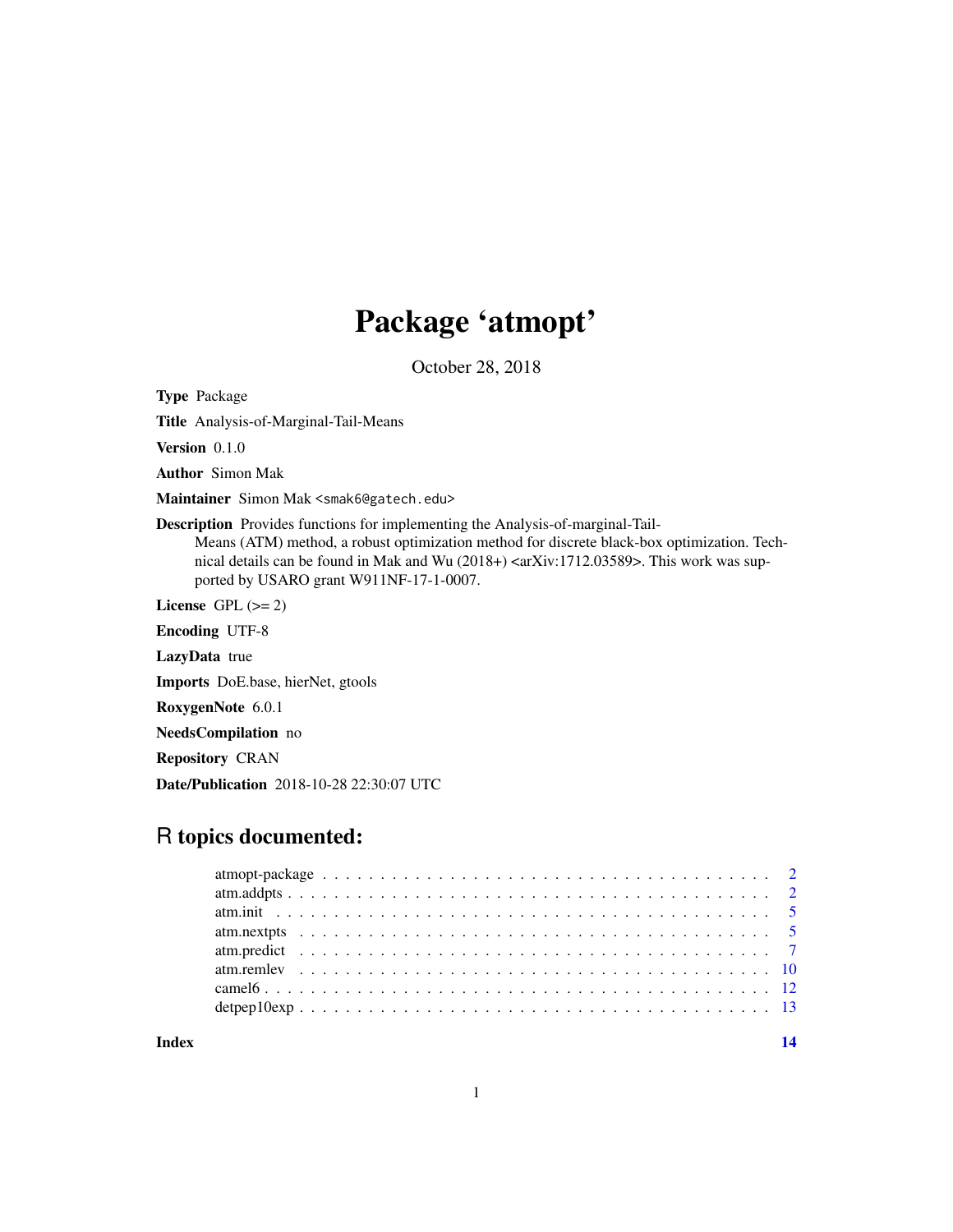<span id="page-1-0"></span>

#### Description

The 'atmopt' package provides functions for implementing the ATM optimization method in Mak and Wu (2018+) <arXiv:1712.03589>.

#### Details

| Package: | atmopt     |
|----------|------------|
| Type:    | Package    |
| Version: | 1.0        |
| Date:    | 2018-10-19 |
| License: | $GPL (=2)$ |

The 'atmopt' package provides functions for implementing the Analysis-of-marginal-Tail-Means (ATM) method in Mak and Wu (2018+). ATM is a robust method for discrete, black-box optimization, where function evaluations are expensive and limited.

#### Author(s)

Simon Mak

Maintainer: Simon Mak <smak6@gatech.edu>

#### References

Mak, S. and Wu, C. F. J. (2018+). Analysis-of-marginal-Tail-Means (ATM): a robust method for discrete black-box optimization. Under review.

atm.addpts *Add new data for ATM*

### Description

atm.addpts adds new data into an ATM object.

#### Usage

atm.addpts(atm.obj,des.new,obs.new)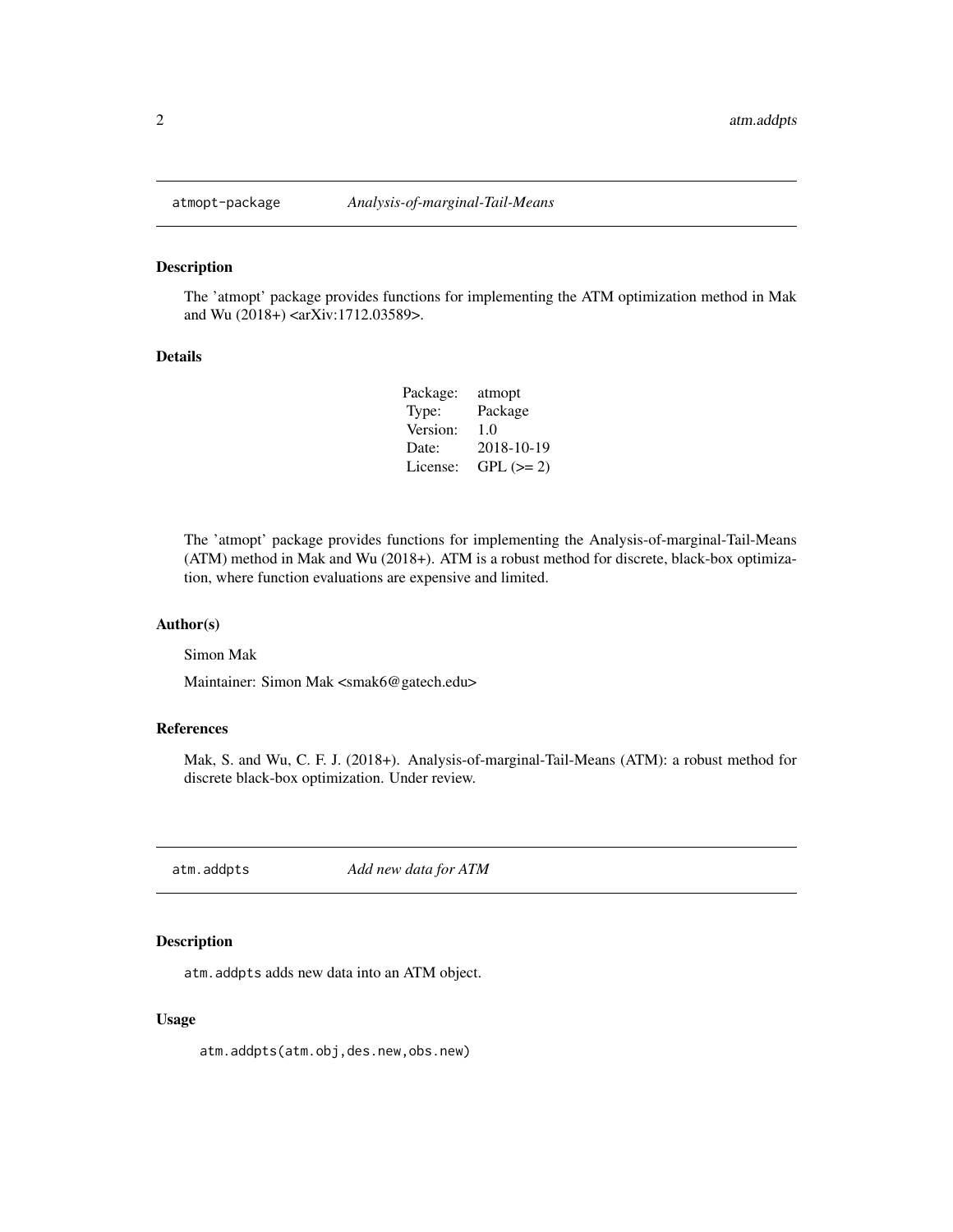#### atm.addpts 3

#### Arguments

| atm.obi | Current ATM object.                |
|---------|------------------------------------|
| des.new | Design matrix for new evaluations. |
| obs.new | Observations for new evaluations.  |

```
## Not run:
####################################################
# Example 1: detpep10exp (9-D)
####################################################
nfact <- 9 #number of factors
ntimes <- floor(nfact/3) #number of "repeats" for detpep10exp
lev <- 4 #number of levels
nlev <- rep(lev,nfact) #number of levels for each factor
nelim <- 3 #number of level eliminations
fn <- function(xx){detpep10exp(xx,ntimes,nlev)} #objective to minimize (assumed expensive)
#initialize objects
# (predicts & removes levels based on tuned ATM percentages)
fit.atm <- atm.init(nfact,nlev)
#initialize sel.min object
# (predicts minimum using smallest observed value & removes levels with largest minima)
fit.min <- atm.init(nfact,nlev)
#Run for nelim eliminations:
res.atm <- rep(NA,nelim) #for ATM results
res.min <- rep(NA,nelim) #for sel.min results
for (i in 1:nelim){
  # ATM updates:
  new.des <- atm.nextpts(fit.atm) #get design points
  new.obs <- apply(new.des,1,fn) #sample function
  fit.atm <- atm.addpts(fit.atm,new.des,new.obs) #add data to object
  fit.atm <- atm.predict(fit.atm) #predict minimum setting
  idx.atm <- fit.atm$idx.opt
  res.atm[i] <- fn(idx.atm)
  fit.atm <- atm.remlev(fit.atm) #removes worst performing level
  # sel.min updates:
  new.des <- atm.nextpts(fit.min) #get design points
  new.obs <- apply(new.des,1,fn) #sample function
  fit.min <- atm.addpts(fit.min,new.des,new.obs) #add data to object
 fit.min <- atm.predict(fit.min, alphas=rep(0,nfact)) #find setting with smallest observation
  idx.min <- fit.min$idx.opt
  res.min[i] <- fn(idx.min)
  #check: min(fit.min$obs.all)
  fit.min <- atm.remlev(fit.min) #removes worst performing level
```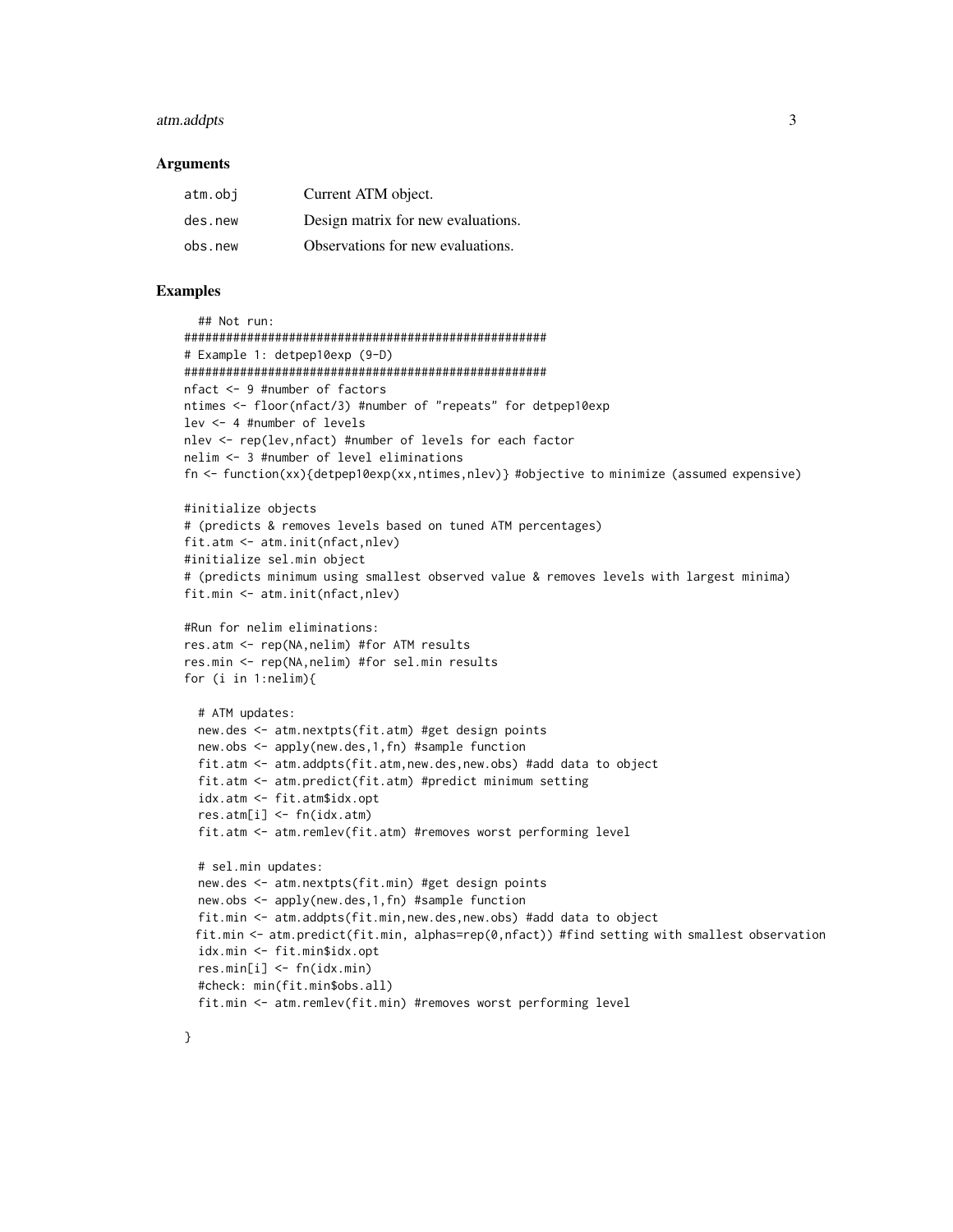```
res.atm
res.min
#conclusion: ATM finds better solutions by learning & exploiting additive structure
####################################################
# Example 2: camel6 (24-D)
####################################################
nfact <- 24 #number of factors
ntimes <- floor(nfact/2.0) #number of "repeats" for camel6
lev \leq 4nlev <- rep(lev,nfact) #number of levels for each factor
nelim <- 3 #number of level eliminations
fn <- function(xx){camel6(xx,ntimes,nlev)} #objective to minimize (assumed expensive)
#initialize objects
# (predicts & removes levels based on tuned ATM percentages)
fit.atm <- atm.init(nfact,nlev)
#initialize sel.min object
# (predicts minimum using smallest observed value & removes levels with largest minima)
fit.min <- atm.init(nfact,nlev)
#Run for nelim eliminations:
res.atm <- rep(NA,nelim) #for ATM results
res.min <- rep(NA,nelim) #for sel.min results
for (i in 1:nelim){
 # ATM updates:
 new.des <- atm.nextpts(fit.atm) #get design points
 new.obs <- apply(new.des,1,fn) #sample function
 fit.atm <- atm.addpts(fit.atm,new.des,new.obs) #add data to object
 fit.atm <- atm.predict(fit.atm) #predict minimum setting
 idx.atm <- fit.atm$idx.opt
 res.atm[i] <- fn(idx.atm)
 fit.atm <- atm.remlev(fit.atm) #removes worst performing level
 # sel.min updates:
 new.des <- atm.nextpts(fit.min) #get design points
 new.obs <- apply(new.des,1,fn) #sample function
 fit.min <- atm.addpts(fit.min,new.des,new.obs) #add data to object
 fit.min <- atm.predict(fit.min, alphas=rep(0,nfact)) #find setting with smallest observation
 idx.min <- fit.min$idx.opt
 res.min[i] <- fn(idx.min)
 #check: min(fit.min$obs.all)
 fit.min <- atm.remlev(fit.min) #removes worst performing level
}
res.atm
res.min
```
#conclusion: ATM finds better solutions by learning & exploiting additive structure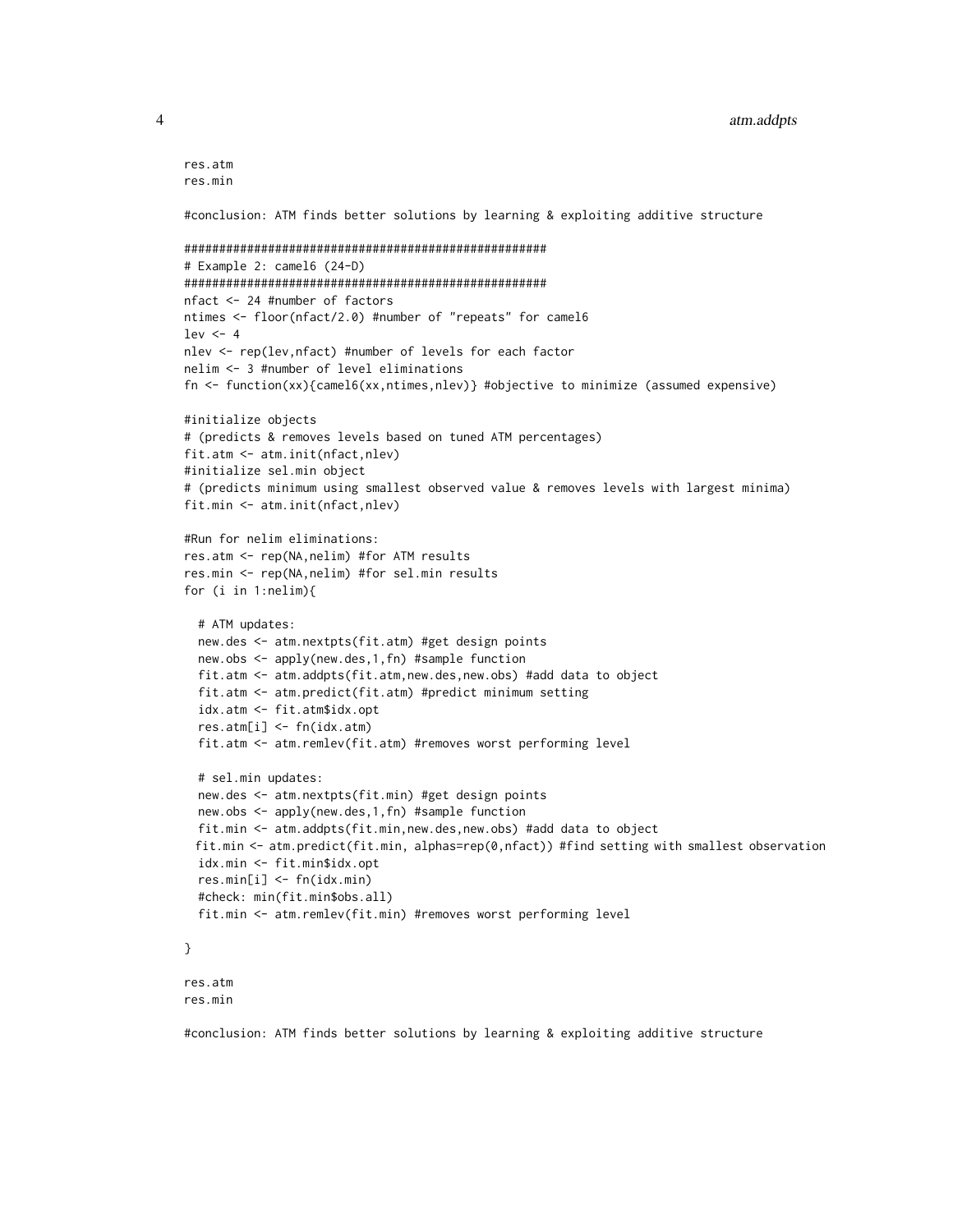#### <span id="page-4-0"></span>atm.init 5

## End(Not run)

## atm.init *Initializing ATM object*

#### Description

atm.init initialize the ATM object to use for optimization.

## Usage

atm.init(nfact, nlev)

## Arguments

| nfact | Number of factors to optimize.                            |
|-------|-----------------------------------------------------------|
| nlev  | A vector containing the number of levels for each factor. |

## Examples

nfact <- 9 #number of factors  $lev \leftarrow 4$ nlev <- rep(lev,nfact) #number of levels for each factor fit <- atm.init(nfact,nlev) #initialize ATM object

atm.nextpts *Computes new design points for ATM*

## Description

atm.nextpts computes new design points to evaluate using a randomized orthogonal array (OA).

#### Usage

```
atm.nextpts(atm.obj,reps=NULL)
```
## Arguments

| atm.obj | Current ATM object.                    |
|---------|----------------------------------------|
| reps    | Number of desired replications for OA. |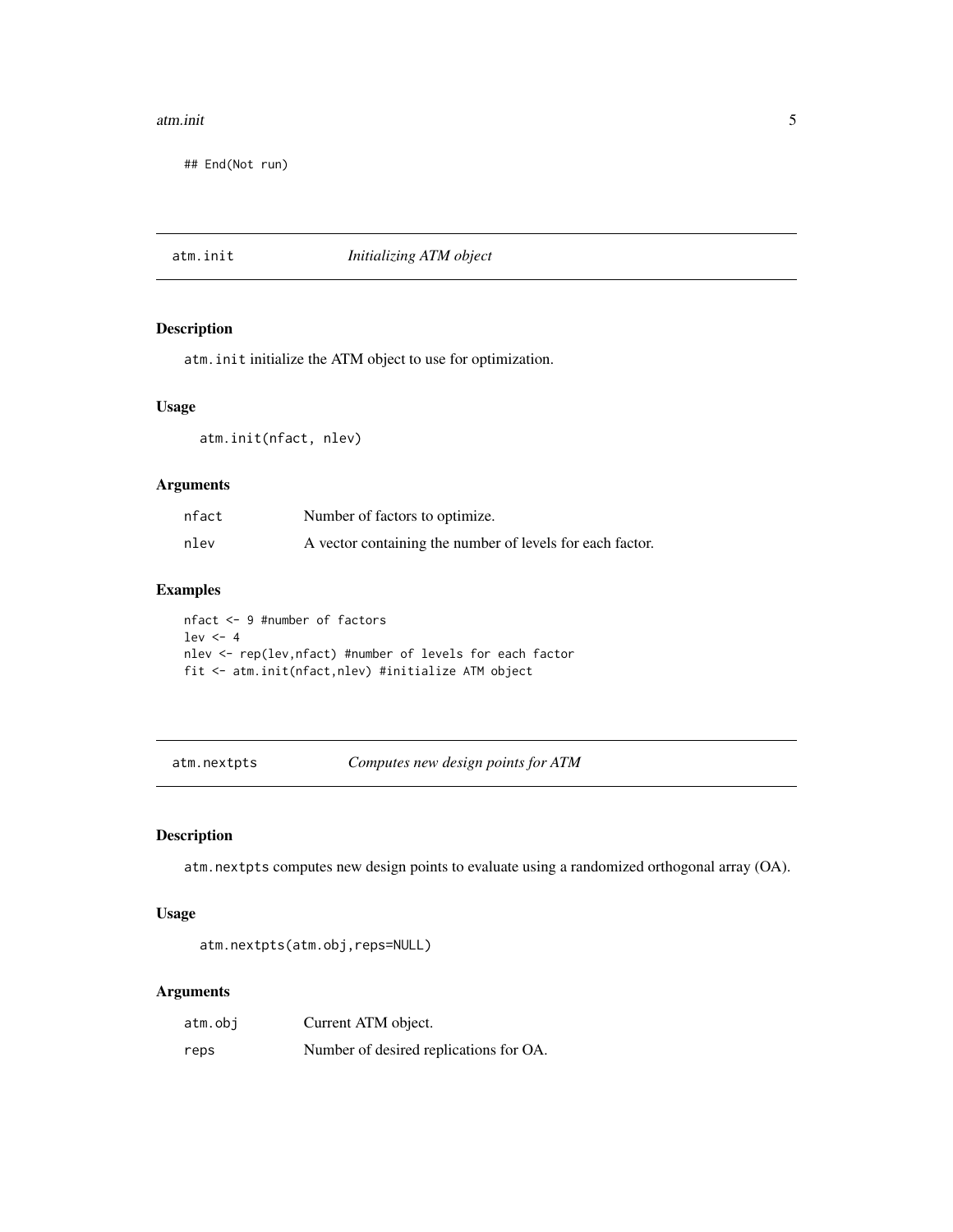```
## Not run:
####################################################
# Example 1: detpep10exp (9-D)
####################################################
nfact <- 9 #number of factors
ntimes <- floor(nfact/3) #number of "repeats" for detpep10exp
lev <- 4 #number of levels
nlev <- rep(lev,nfact) #number of levels for each factor
nelim <- 3 #number of level eliminations
fn <- function(xx){detpep10exp(xx,ntimes,nlev)} #objective to minimize (assumed expensive)
#initialize objects
# (predicts & removes levels based on tuned ATM percentages)
fit.atm <- atm.init(nfact,nlev)
#initialize sel.min object
# (predicts minimum using smallest observed value & removes levels with largest minima)
fit.min <- atm.init(nfact,nlev)
#Run for nelim eliminations:
res.atm <- rep(NA,nelim) #for ATM results
res.min <- rep(NA,nelim) #for sel.min results
for (i in 1:nelim){
  # ATM updates:
  new.des <- atm.nextpts(fit.atm) #get design points
  new.obs <- apply(new.des,1,fn) #sample function
  fit.atm <- atm.addpts(fit.atm,new.des,new.obs) #add data to object
  fit.atm <- atm.predict(fit.atm) #predict minimum setting
  idx.atm <- fit.atm$idx.opt
  res.atm[i] <- fn(idx.atm)
  fit.atm <- atm.remlev(fit.atm) #removes worst performing level
  # sel.min updates:
  new.des <- atm.nextpts(fit.min) #get design points
  new.obs <- apply(new.des,1,fn) #sample function
  fit.min <- atm.addpts(fit.min,new.des,new.obs) #add data to object
 fit.min <- atm.predict(fit.min, alphas=rep(0,nfact)) #find setting with smallest observation
  idx.min <- fit.min$idx.opt
  res.min[i] <- fn(idx.min)
  #check: min(fit.min$obs.all)
  fit.min <- atm.remlev(fit.min) #removes worst performing level
}
res.atm
res.min
#conclusion: ATM finds better solutions by learning & exploiting additive structure
####################################################
# Example 2: camel6 (24-D)
```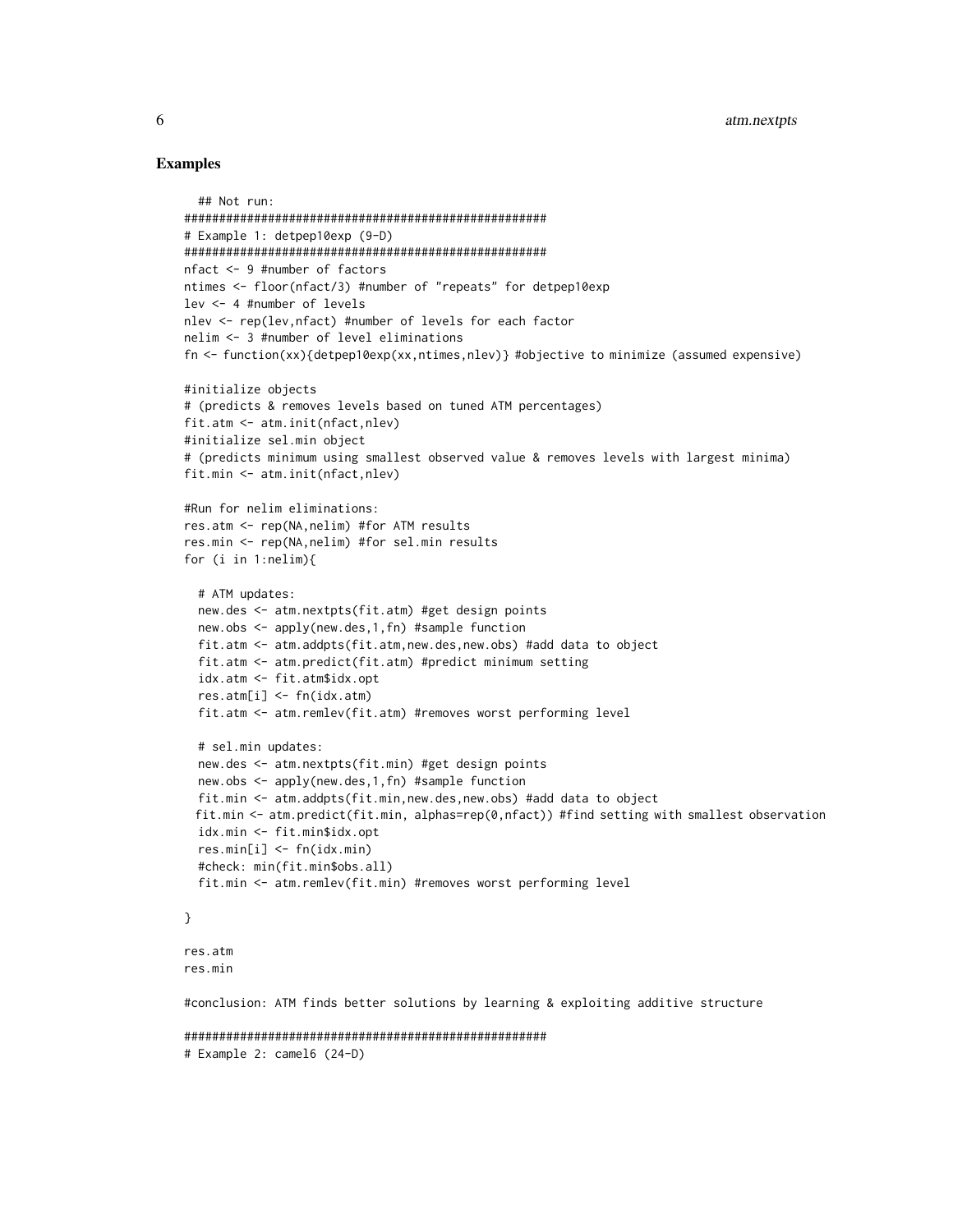#### <span id="page-6-0"></span>atm.predict 7

```
####################################################
nfact <- 24 #number of factors
ntimes <- floor(nfact/2.0) #number of "repeats" for camel6
lev \leftarrow 4nlev <- rep(lev,nfact) #number of levels for each factor
nelim <- 3 #number of level eliminations
fn <- function(xx){camel6(xx,ntimes,nlev)} #objective to minimize (assumed expensive)
#initialize objects
# (predicts & removes levels based on tuned ATM percentages)
fit.atm <- atm.init(nfact,nlev)
#initialize sel.min object
# (predicts minimum using smallest observed value & removes levels with largest minima)
fit.min <- atm.init(nfact,nlev)
#Run for nelim eliminations:
res.atm <- rep(NA,nelim) #for ATM results
res.min <- rep(NA,nelim) #for sel.min results
for (i in 1:nelim){
  # ATM updates:
  new.des <- atm.nextpts(fit.atm) #get design points
  new.obs <- apply(new.des,1,fn) #sample function
  fit.atm <- atm.addpts(fit.atm,new.des,new.obs) #add data to object
  fit.atm <- atm.predict(fit.atm) #predict minimum setting
  idx.atm <- fit.atm$idx.opt
  res.atm[i] <- fn(idx.atm)
  fit.atm <- atm.remlev(fit.atm) #removes worst performing level
  # sel.min updates:
  new.des <- atm.nextpts(fit.min) #get design points
  new.obs <- apply(new.des,1,fn) #sample function
  fit.min <- atm.addpts(fit.min,new.des,new.obs) #add data to object
 fit.min <- atm.predict(fit.min, alphas=rep(0,nfact)) #find setting with smallest observation
  idx.min <- fit.min$idx.opt
  res.min[i] <- fn(idx.min)
  #check: min(fit.min$obs.all)
  fit.min <- atm.remlev(fit.min) #removes worst performing level
}
res.atm
res.min
#conclusion: ATM finds better solutions by learning & exploiting additive structure
## End(Not run)
```
atm.predict *Predict the minimum setting for ATM*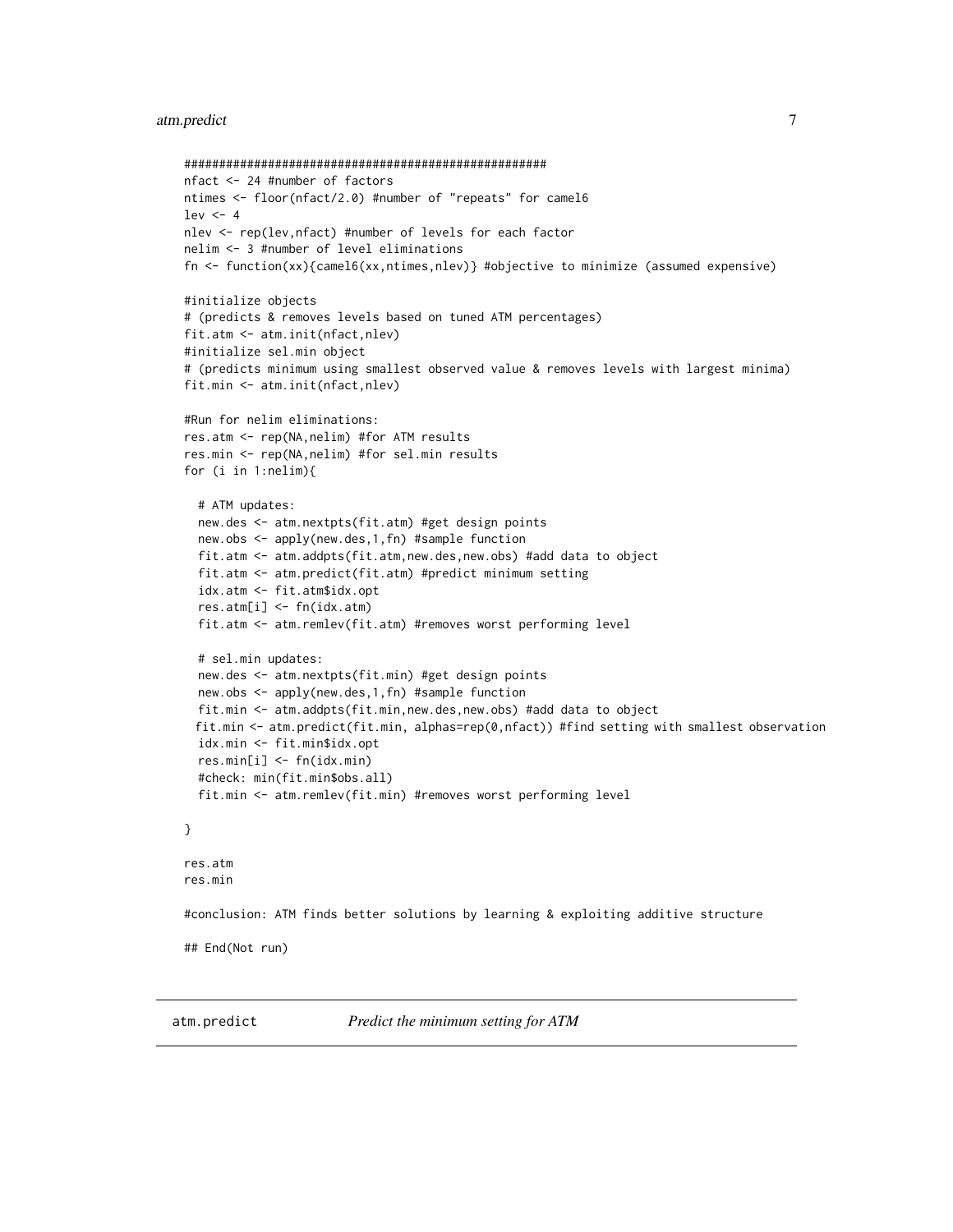#### Description

atm.init predicts the minimum setting for an ATM object.

#### Usage

```
atm.predict(atm.obj,alphas=NULL,ntimes=1,nsub=100,prob.am=0.5,prob.pw=1.0,reps=NULL)
```
#### Arguments

| atm.obi | Current ATM object.                                                                                                    |
|---------|------------------------------------------------------------------------------------------------------------------------|
| alphas  | A p-vector for ATM percentiles. NULL if tuned from data.                                                               |
| ntimes  | Number of resamples for tuning ATM percentages.                                                                        |
| nsub    | Number of candidate percentiles to consider.                                                                           |
| prob.am | In case of ties in percentage estimation, the probability of choosing marginal<br>means (if optimal) for minimization. |
| prob.pw | In case of ties in percentage estimation, probability of picking-the-winner (if<br>optimal) for minimization.          |
| reps    | Number of replications for internal OA in tuning ATM percentages.                                                      |

```
## Not run:
####################################################
# Example 1: detpep10exp (9-D)
####################################################
nfact <- 9 #number of factors
ntimes <- floor(nfact/3) #number of "repeats" for detpep10exp
lev <- 4 #number of levels
nlev <- rep(lev,nfact) #number of levels for each factor
nelim <- 3 #number of level eliminations
fn <- function(xx){detpep10exp(xx,ntimes,nlev)} #objective to minimize (assumed expensive)
```

```
#initialize objects
# (predicts & removes levels based on tuned ATM percentages)
fit.atm <- atm.init(nfact,nlev)
#initialize sel.min object
# (predicts minimum using smallest observed value & removes levels with largest minima)
fit.min <- atm.init(nfact,nlev)
```

```
#Run for nelim eliminations:
res.atm <- rep(NA,nelim) #for ATM results
res.min <- rep(NA,nelim) #for sel.min results
for (i in 1:nelim){
```

```
# ATM updates:
new.des <- atm.nextpts(fit.atm) #get design points
new.obs <- apply(new.des,1,fn) #sample function
fit.atm <- atm.addpts(fit.atm,new.des,new.obs) #add data to object
fit.atm <- atm.predict(fit.atm) #predict minimum setting
```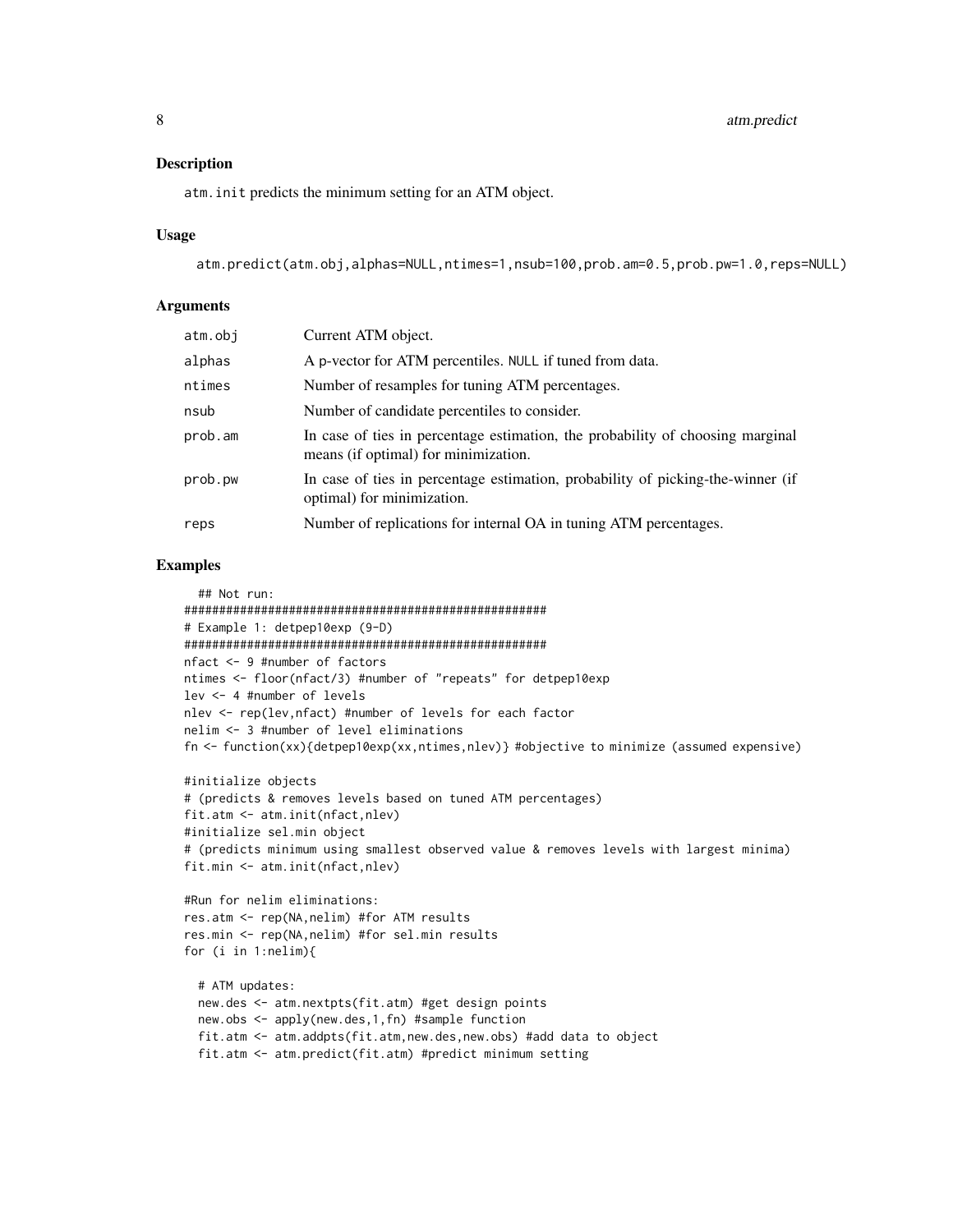#### atm.predict 9

```
idx.atm <- fit.atm$idx.opt
  res.atm[i] <- fn(idx.atm)
  fit.atm <- atm.remlev(fit.atm) #removes worst performing level
  # sel.min updates:
  new.des <- atm.nextpts(fit.min) #get design points
  new.obs <- apply(new.des,1,fn) #sample function
  fit.min <- atm.addpts(fit.min,new.des,new.obs) #add data to object
 fit.min <- atm.predict(fit.min, alphas=rep(0,nfact)) #find setting with smallest observation
  idx.min <- fit.min$idx.opt
  res.min[i] <- fn(idx.min)
  #check: min(fit.min$obs.all)
  fit.min <- atm.remlev(fit.min) #removes worst performing level
}
res.atm
res.min
#conclusion: ATM finds better solutions by learning & exploiting additive structure
####################################################
# Example 2: camel6 (24-D)
####################################################
nfact <- 24 #number of factors
ntimes <- floor(nfact/2.0) #number of "repeats" for camel6
lev \leftarrow 4nlev <- rep(lev,nfact) #number of levels for each factor
nelim <- 3 #number of level eliminations
fn <- function(xx){camel6(xx,ntimes,nlev)} #objective to minimize (assumed expensive)
#initialize objects
# (predicts & removes levels based on tuned ATM percentages)
fit.atm <- atm.init(nfact,nlev)
#initialize sel.min object
# (predicts minimum using smallest observed value & removes levels with largest minima)
fit.min <- atm.init(nfact,nlev)
#Run for nelim eliminations:
res.atm <- rep(NA,nelim) #for ATM results
res.min <- rep(NA,nelim) #for sel.min results
for (i in 1:nelim){
  # ATM updates:
  new.des <- atm.nextpts(fit.atm) #get design points
  new.obs <- apply(new.des,1,fn) #sample function
  fit.atm <- atm.addpts(fit.atm,new.des,new.obs) #add data to object
  fit.atm <- atm.predict(fit.atm) #predict minimum setting
  idx.atm <- fit.atm$idx.opt
  res.atm[i] <- fn(idx.atm)
  fit.atm <- atm.remlev(fit.atm) #removes worst performing level
  # sel.min updates:
```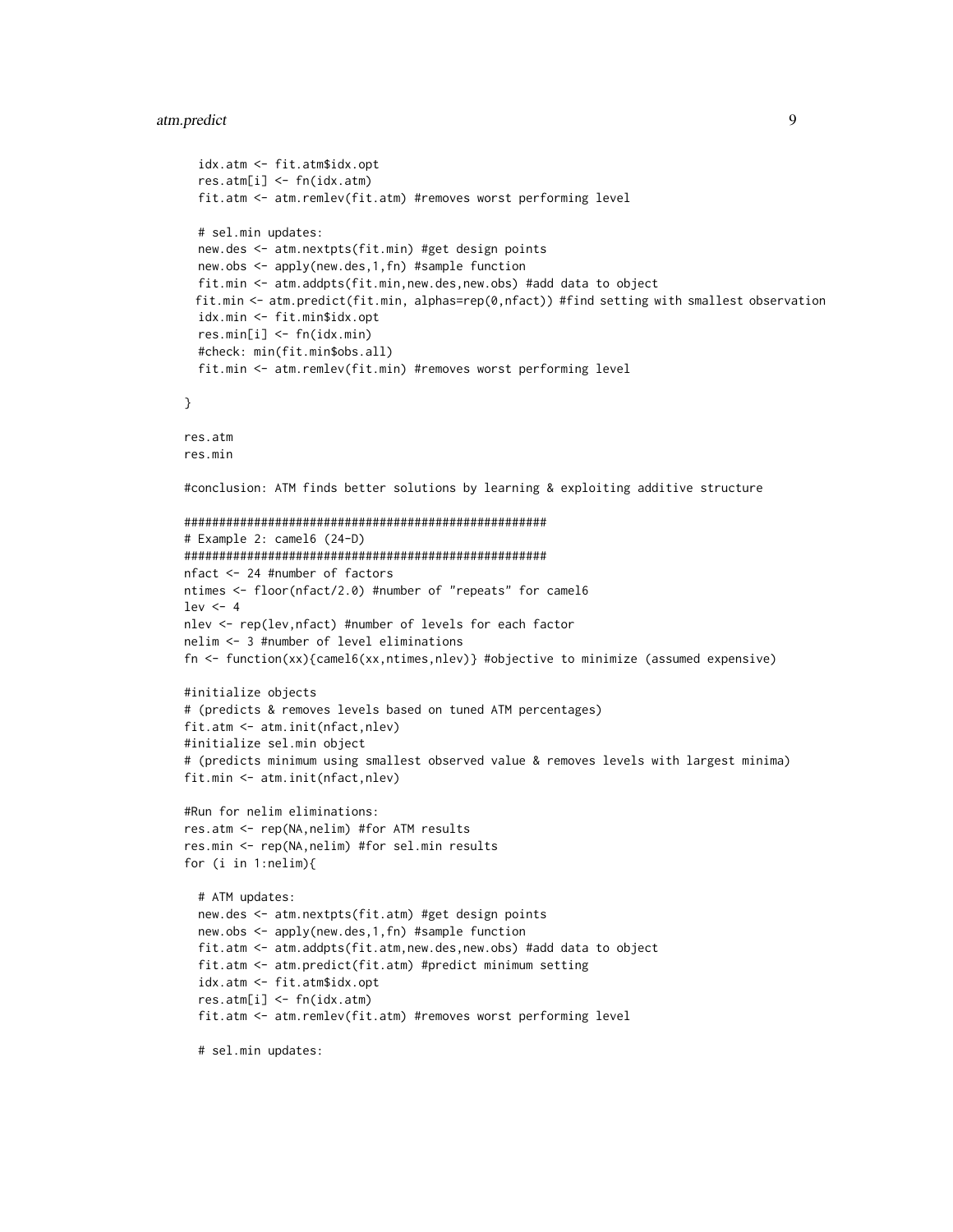```
new.des <- atm.nextpts(fit.min) #get design points
 new.obs <- apply(new.des,1,fn) #sample function
 fit.min <- atm.addpts(fit.min,new.des,new.obs) #add data to object
 fit.min <- atm.predict(fit.min, alphas=rep(0,nfact)) #find setting with smallest observation
 idx.min <- fit.min$idx.opt
 res.min[i] <- fn(idx.min)
 #check: min(fit.min$obs.all)
 fit.min <- atm.remlev(fit.min) #removes worst performing level
}
res.atm
res.min
#conclusion: ATM finds better solutions by learning & exploiting additive structure
## End(Not run)
```
atm.remlev *Removing worst levels for ATM*

#### Description

atm.remlev removes the worst (i.e., highest) levels from each factor in ATM.

#### Usage

```
atm.remlev(atm.obj)
```
#### Arguments

atm.obj Current ATM object.

```
## Not run:
####################################################
# Example 1: detpep10exp (9-D)
####################################################
nfact <- 9 #number of factors
ntimes <- floor(nfact/3) #number of "repeats" for detpep10exp
lev <- 4 #number of levels
nlev <- rep(lev,nfact) #number of levels for each factor
nelim <- 3 #number of level eliminations
fn <- function(xx){detpep10exp(xx,ntimes,nlev)} #objective to minimize (assumed expensive)
```

```
#initialize objects
# (predicts & removes levels based on tuned ATM percentages)
fit.atm <- atm.init(nfact,nlev)
#initialize sel.min object
```
<span id="page-9-0"></span>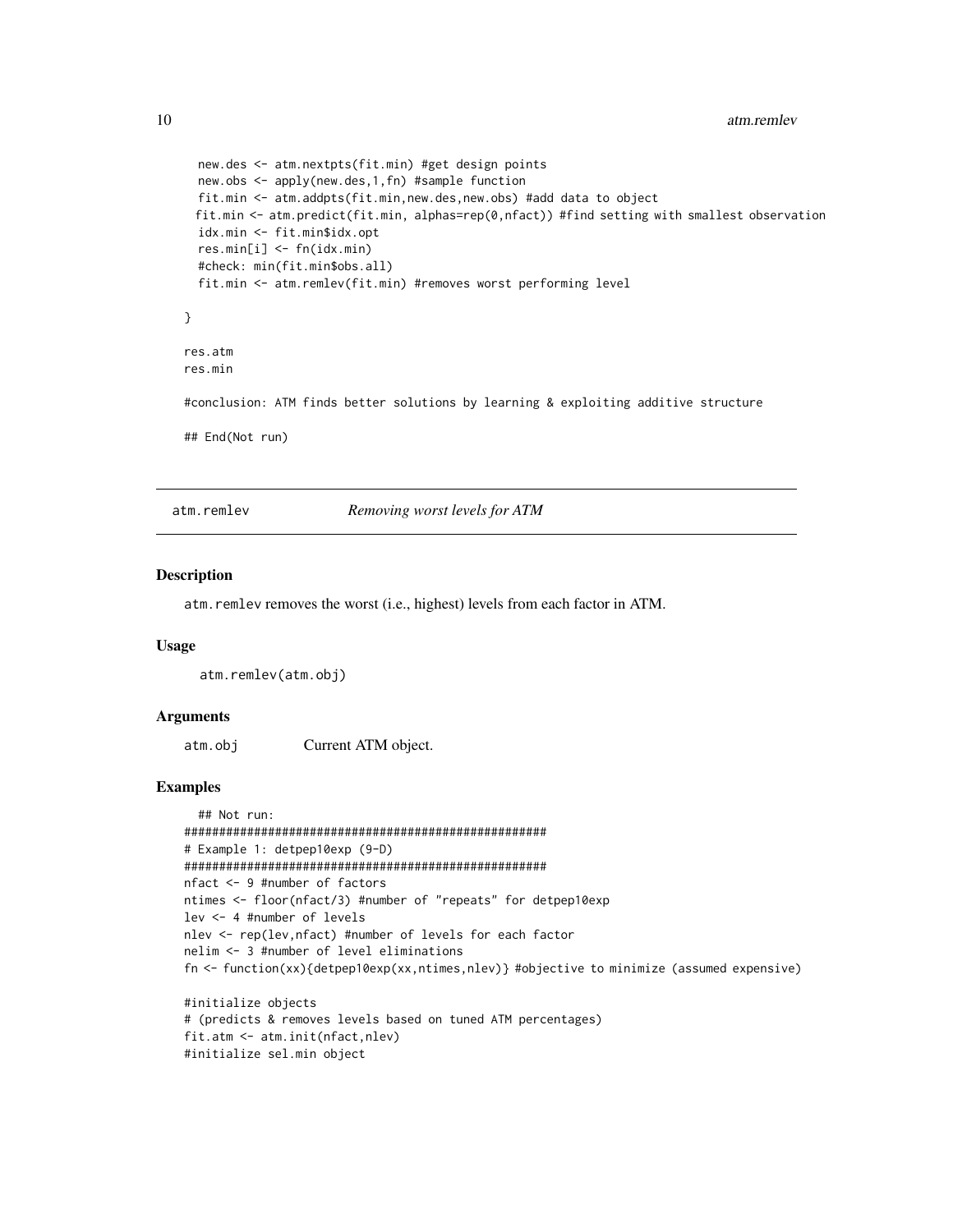#### atm.remlev 11

```
# (predicts minimum using smallest observed value & removes levels with largest minima)
fit.min <- atm.init(nfact,nlev)
#Run for nelim eliminations:
res.atm <- rep(NA,nelim) #for ATM results
res.min <- rep(NA,nelim) #for sel.min results
for (i in 1:nelim){
 # ATM updates:
 new.des <- atm.nextpts(fit.atm) #get design points
 new.obs <- apply(new.des,1,fn) #sample function
 fit.atm <- atm.addpts(fit.atm,new.des,new.obs) #add data to object
  fit.atm <- atm.predict(fit.atm) #predict minimum setting
  idx.atm <- fit.atm$idx.opt
 res.atm[i] <- fn(idx.atm)
 fit.atm <- atm.remlev(fit.atm) #removes worst performing level
 # sel.min updates:
 new.des <- atm.nextpts(fit.min) #get design points
 new.obs <- apply(new.des,1,fn) #sample function
 fit.min <- atm.addpts(fit.min,new.des,new.obs) #add data to object
 fit.min <- atm.predict(fit.min, alphas=rep(0,nfact)) #find setting with smallest observation
 idx.min <- fit.min$idx.opt
 res.min[i] <- fn(idx.min)
 #check: min(fit.min$obs.all)
 fit.min <- atm.remlev(fit.min) #removes worst performing level
}
res.atm
res.min
#conclusion: ATM finds better solutions by learning & exploiting additive structure
####################################################
# Example 2: camel6 (24-D)
####################################################
nfact <- 24 #number of factors
ntimes <- floor(nfact/2.0) #number of "repeats" for camel6
lev \leftarrow 4nlev <- rep(lev,nfact) #number of levels for each factor
nelim <- 3 #number of level eliminations
fn <- function(xx){camel6(xx,ntimes,nlev)} #objective to minimize (assumed expensive)
#initialize objects
# (predicts & removes levels based on tuned ATM percentages)
fit.atm <- atm.init(nfact,nlev)
#initialize sel.min object
# (predicts minimum using smallest observed value & removes levels with largest minima)
fit.min <- atm.init(nfact,nlev)
#Run for nelim eliminations:
res.atm <- rep(NA,nelim) #for ATM results
```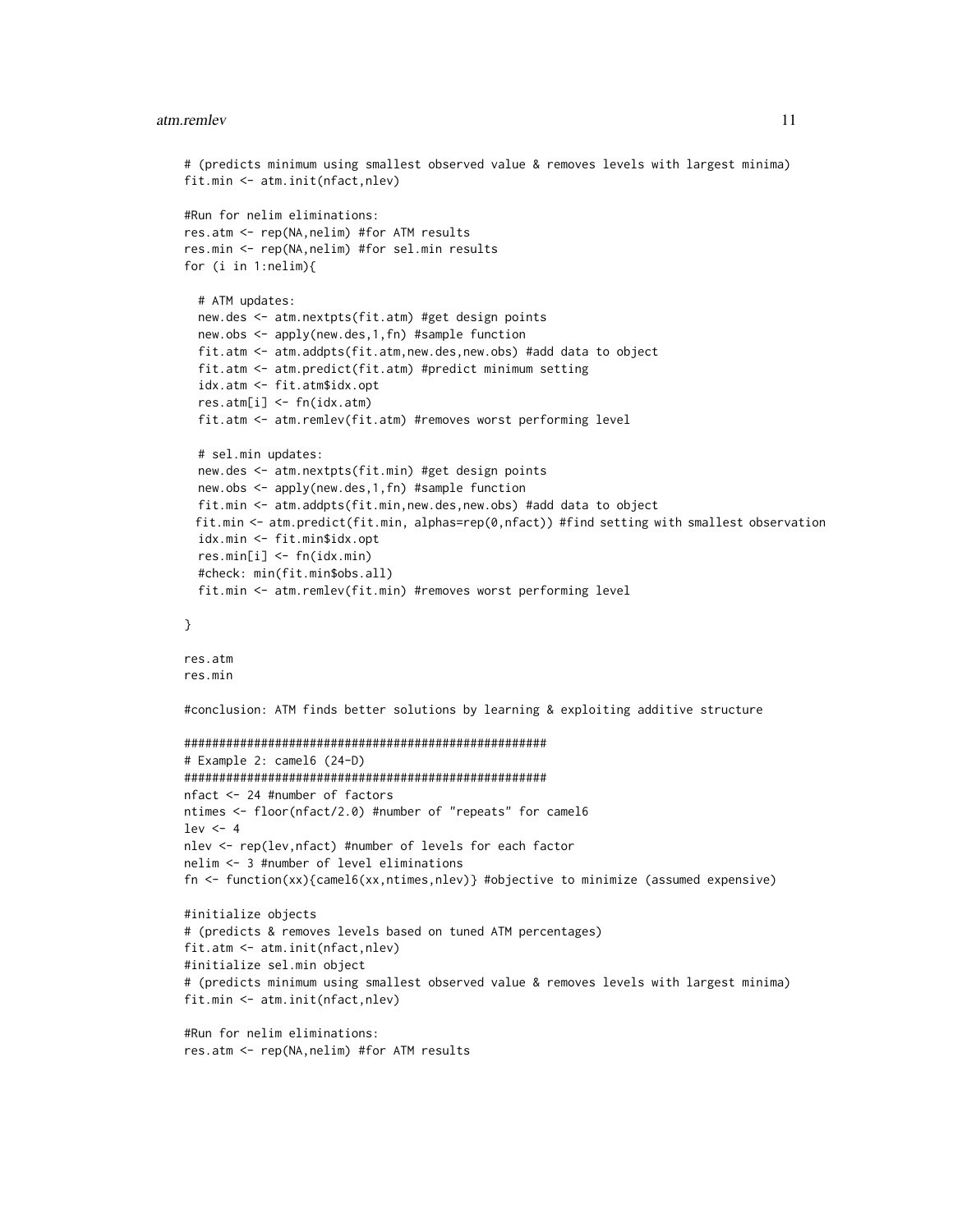#### <span id="page-11-0"></span>12 camelo camelo control and the control of the control of the control of the camelo camelo camelo camelo camelo

```
res.min <- rep(NA,nelim) #for sel.min results
for (i in 1:nelim){
 # ATM updates:
 new.des <- atm.nextpts(fit.atm) #get design points
 new.obs <- apply(new.des,1,fn) #sample function
 fit.atm <- atm.addpts(fit.atm,new.des,new.obs) #add data to object
 fit.atm <- atm.predict(fit.atm) #predict minimum setting
 idx.atm <- fit.atm$idx.opt
 res.atm[i] <- fn(idx.atm)
 fit.atm <- atm.remlev(fit.atm) #removes worst performing level
 # sel.min updates:
 new.des <- atm.nextpts(fit.min) #get design points
 new.obs <- apply(new.des,1,fn) #sample function
 fit.min <- atm.addpts(fit.min,new.des,new.obs) #add data to object
 fit.min <- atm.predict(fit.min, alphas=rep(0,nfact)) #find setting with smallest observation
 idx.min <- fit.min$idx.opt
 res.min[i] <- fn(idx.min)
 #check: min(fit.min$obs.all)
 fit.min <- atm.remlev(fit.min) #removes worst performing level
}
res.atm
res.min
#conclusion: ATM finds better solutions by learning & exploiting additive structure
## End(Not run)
```
camel6 *Six-hump discrete test function*

#### Description

A discrete test function constructed from the six-hump camel function in Ali et al. (2005).

#### Usage

```
camel6(xx,ntimes,nlev)
```
#### Arguments

| A <i>p</i> -vector for input factors.                                                                                  |
|------------------------------------------------------------------------------------------------------------------------|
| Number of duplications for the function (base function is 2D).                                                         |
| A <i>p</i> -vector corresponding to the number of levels for each factor (discretized on<br>equally-spaced intervals). |
|                                                                                                                        |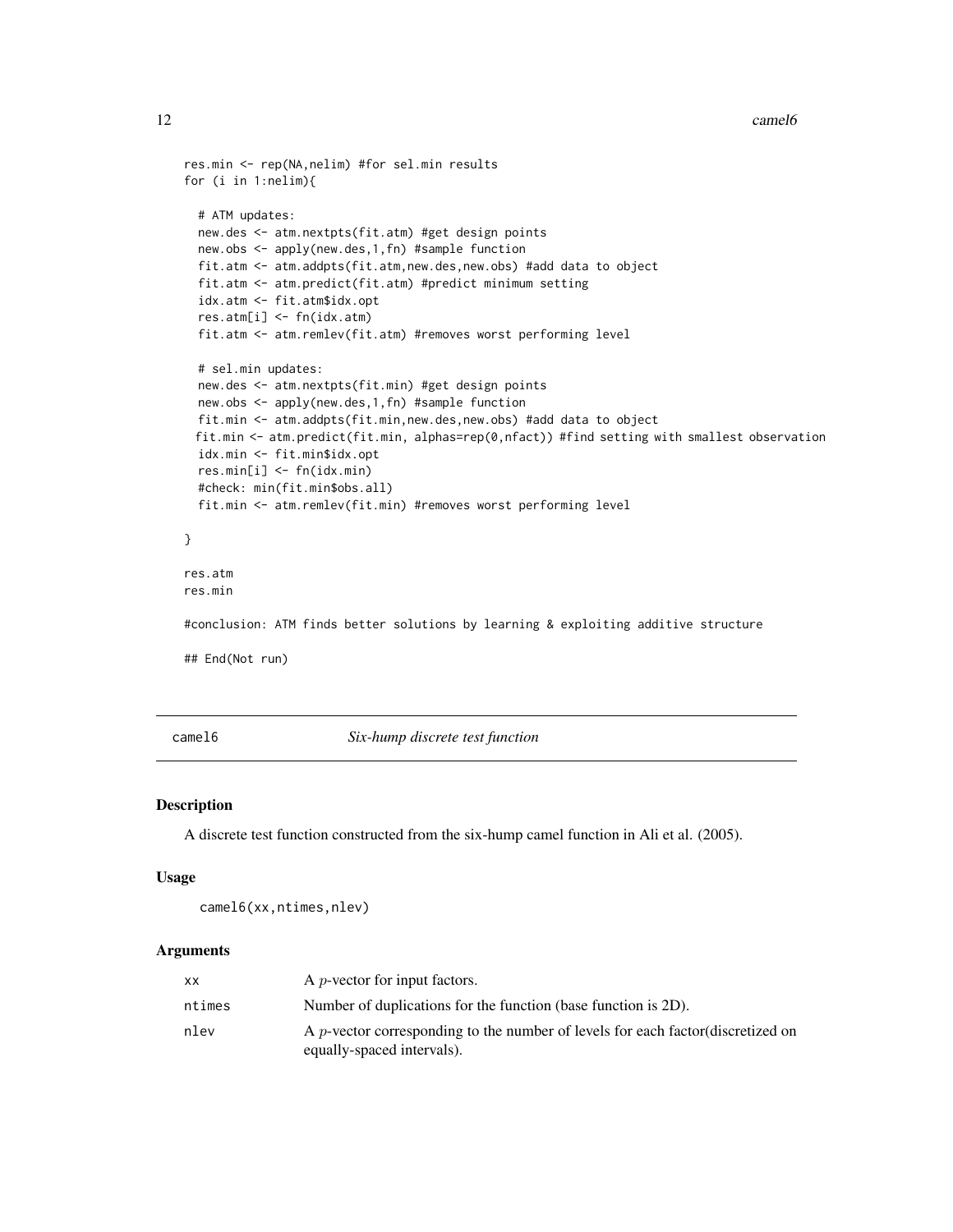## <span id="page-12-0"></span>detpep10exp 13

## Examples

```
xx < -c(1, 2, 1, 2, 1, 2) #input factors
nlev <- rep(4,length(xx)) #number of levels for each factor
ntimes <- length(xx)/2 #base function is in 2D, so duplicate 3 times
camel6(xx,ntimes,nlev)
```
## detpep10exp *DetPep10Exp discrete test function*

#### Description

A discrete test function constructed from the modified exponential function in Dette and Pepelyshev (2010).

#### Usage

```
detpep10exp(xx,ntimes,nlev)
```
## Arguments

| XX     | A <i>p</i> -vector for input factors.                                                                          |
|--------|----------------------------------------------------------------------------------------------------------------|
| ntimes | Number of duplications for the function (base function is 3D).                                                 |
| nlev   | A p-vector corresponding to the number of levels for each factor (discretized on<br>equally-spaced intervals). |

```
xx < -c(1,2,1,2,1,2) #input factors
nlev <- rep(4,length(xx)) #number of levels for each factor
ntimes <- length(xx)/3 #base function is in 2D, so duplicate 2 times
detpep10exp(xx,ntimes,nlev)
```